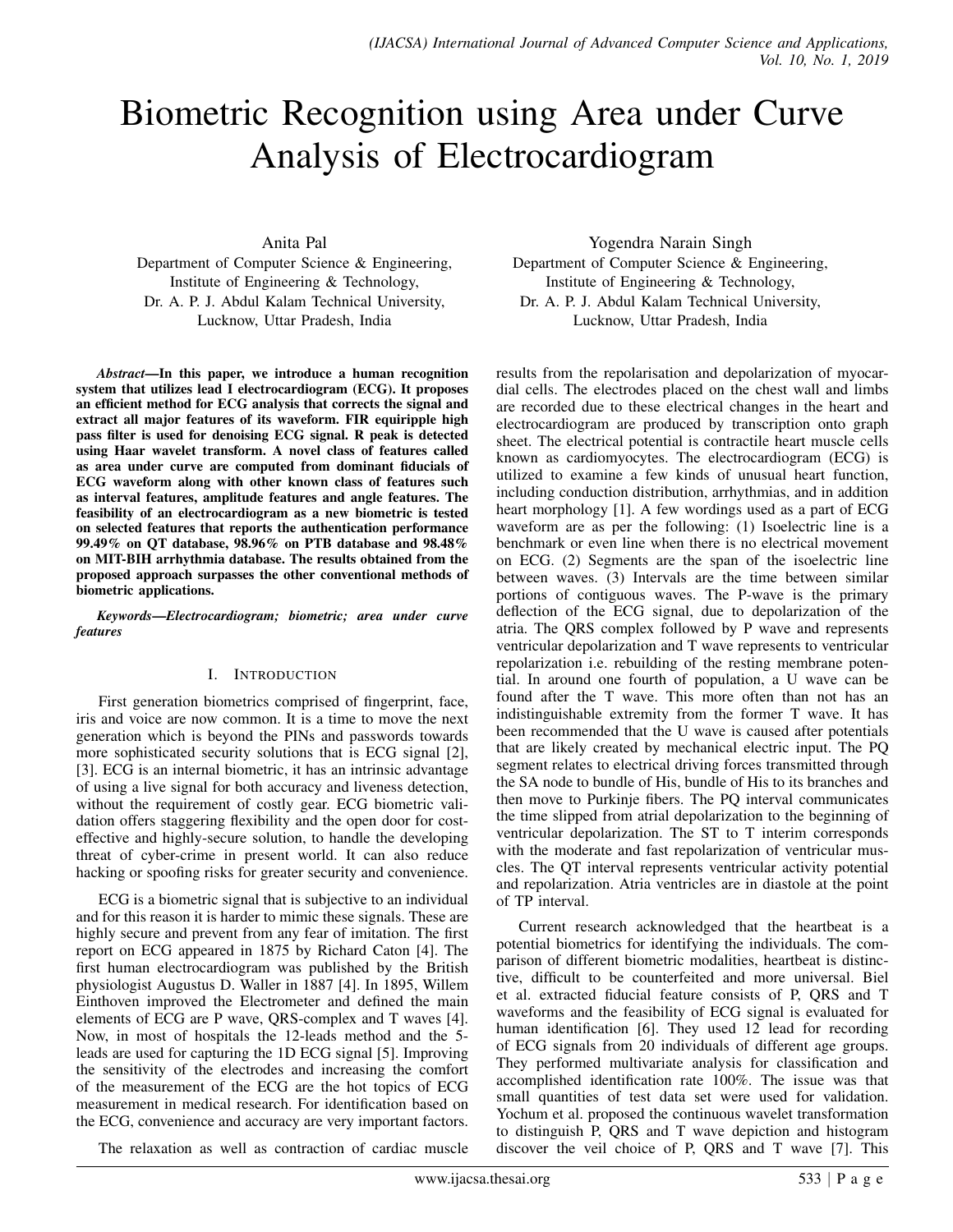methodology tested on MIT-BIH Arrhythmia and Computers in Cardiology Challenge 2011 databases. Wubbeler et al. proposed an ECG signal based on the human recognition for extracting biometric features on different leads. Genuine pairs were seen as those which were palatably related, while for another situation data signals were not accepted. The report of false acceptance rates and false rejection rates were 0.2% and 2.5%, respectively while the equal error rate was 2.8% [8]. The recognition rate was 99% for 74 individuals. Israel et al. demonstrated the Wilks Lambda technique and classification on linear discriminant analysis [9]. This system was tested on a galaxy set of 29 individuals and achieved 100% recognition rate. Shen et al. exhibited single lead ECG signal based on 7 fiducial features with identity verification with QRS complex [10]. The outcome of identity verification was 80% for decision based neural network, 95% for template matching and 100% for the combination of the two strategies from a social event of 20 individuals. Singh and Gupta have proposed P and T wave delineators alongside QRS complex to extricate diverse features from predominant fiducials of ECG signals [2] [12] [13] [3]. This framework tested on 50 individuals, accomplished the classification accuracy to 98%.

In this paper, a robust and an efficient method of ECG biometric recognition is proposed. For denoising ECG signal, FIR equiripple high pass filter is used that removes baseline noise. The FIR equiripple low pass filter removes the power interference noise. The accurate detection of the R peak  $(R_{peak})$ with the help of Haar wavelet transforms. All other dominant features of the ECG waveform are detected with respect to the  $R_{peak}$  by setting of the windows whose size depend on the length of the corresponding wave duration and location. Extracted features of the ECG signal are successfully detected, these features are interval features, amplitude features, angle features, and area features. The algorithm is applied on 287 ECG signals of PTB database, 38 ECG signals from MIT-BIH arrhythmia database and 27 ECG signal from QT database from physionet bank and detect 36 features from each ECG signals. We use kernel principal component analysis reduction method on the extracted features. Finally the similarities within the components of feature set are calculated on the basis of euclidean distance.

The paper is structured as follows. Section II presents the methodology for identification based on ECG signal. The delineation techniques of P wave, QRS-complex and T wave are demonstrated with detailed description of ECG data. Section III describes the feature selection with the help of kernel principal component analysis. And the experimental results of the recognition system are presented in Section III. Section IV introduces the issues related to the recording of ECG signal. Finally, conclusions are drawn in Section V.

# II. METHODOLOGY

The schematic depiction of the ECG individual recognition framework is appeared in Fig. 1. The strategy is implemented in a progression of following steps: (1) Preprocessing: incorporates modification of signal from noise artifacts and classify the ECG waveform (2) Data Representation: includes dominant characteristics of ECG signal (3) Feature Extraction: recognition of dominant features such as P wave, QRS complex and T wave(4) Classification (5) Decision making are based on the method of template matching. The processing of the ECG biometric framework is shown in Fig. 1. It consists of the preprocessing, data representation and recognition. First, the heartbeat acquired from public database is preprocessed. The filtering process to remove noise and artifacts from the signal. The data representation step contain heartbeat detection and heartbeat segmentation process. The feature extraction includes the interval features, amplitude features, angle features and area under curve features from a group heartbeats. The feature vectors of kernel principal component analysis attributes are stored in the template database.

For authentication process the euclidean distances are calculated by selecting the first window from each subject. The euclidean distances are calculated within the windows of same subject, it is known as genuine score whereas euclidean distances are calculated within the windows of different subjects is known as imposter score. The euclidean distance are calculated between two feature vector F1 and F2 are as follows,

Euclidean distance (F1, F2) =  $\sqrt{(F1 - F2)^2}$ 

The performance of ECG biometric authentication system can be evaluated on basis of equal error rate (EER). The point where the proportion of false acceptance rate(FAR)is the same as false reject rate (FRR) that is ( $FAR = FRR$ ) is known as equal error rate. The genuine acceptance rate (GAR) can be evaluated as

$$
GAR = 100 - FRR
$$

The receiver operating characteristic (ROC) curve plot is a decision threshold which plots the rate of false acceptance rate against the false rejection rate. The accuracy of the recognition system is determined as

$$
Accuracy = 100 - EER
$$

In ECG biometric identification system compares the unknown subject to all the subjects stored in a database to determine if there is a match  $(1: N)$ , it compares each existing subject stored in the database against the newly enrolled subject.

# *A. Data Preprocessing*

An electrocardiogram parades the electrical activity in the heart, that can be represented using P, Q, R, S, and T waveforms. At the point when an ECG signal is recorded, it may be corrupted with different kinds of noise. The exploitation of unadulterated ECG signal from noisy estimations has been one of the essential contemplation of biomedical signal processing. The required techniques are applied to maintain the important information of the recorded ECG signal. Different types of artifact and interference can contaminate the real amplitude and time period of the ECG signal. ECG signals are mostly affected by baseline wander noise and power line interference noise. These artifacts and interference produce the incorrect diagnosis of the ECG signal. It is difficult to eliminate the artifacts and interference present in ECG signal [14]. Digital filters are mostly used to improve the quality of the ECG signal

.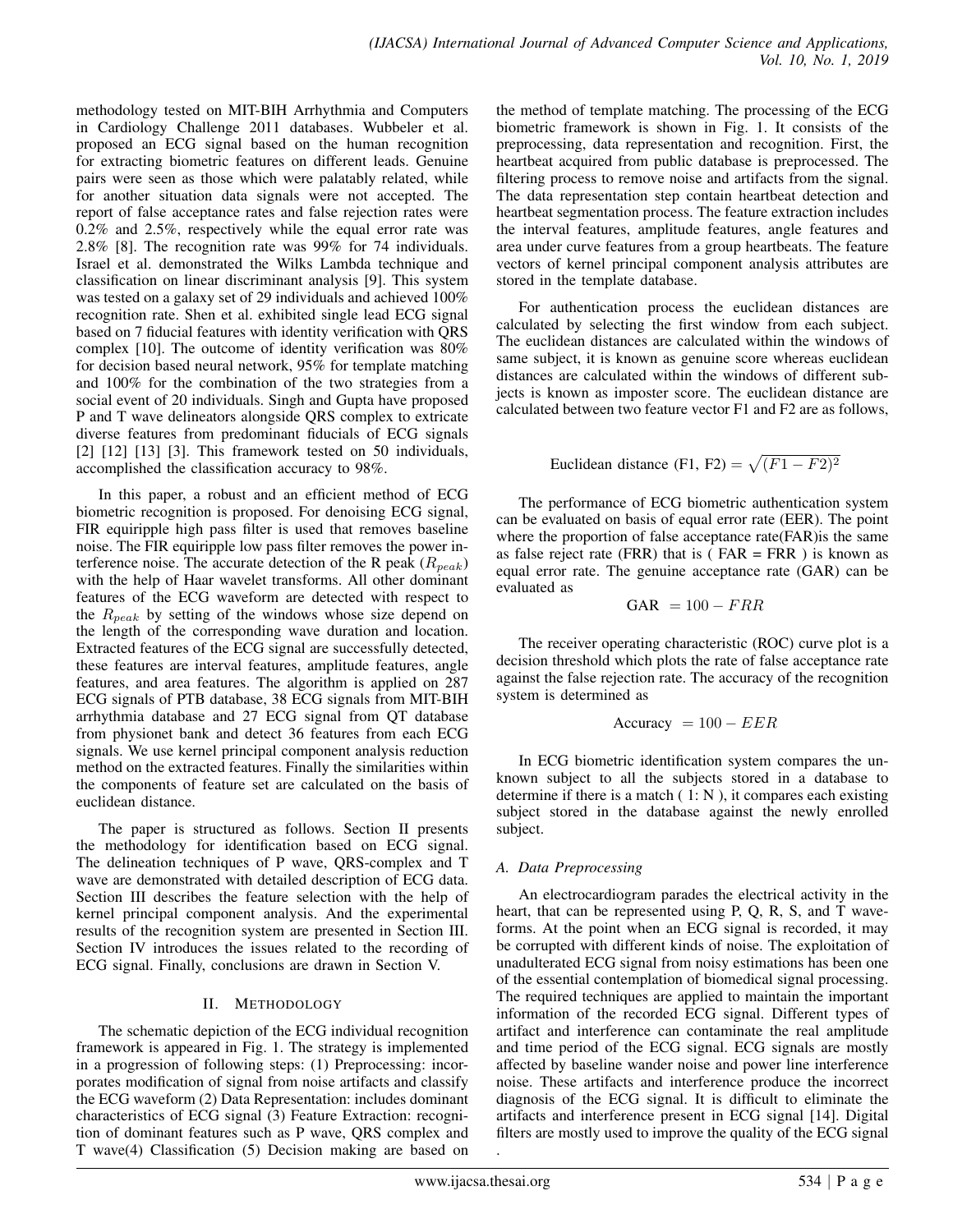

ECG biometric recognition system. Fig. 1. ECG biometric recognition system.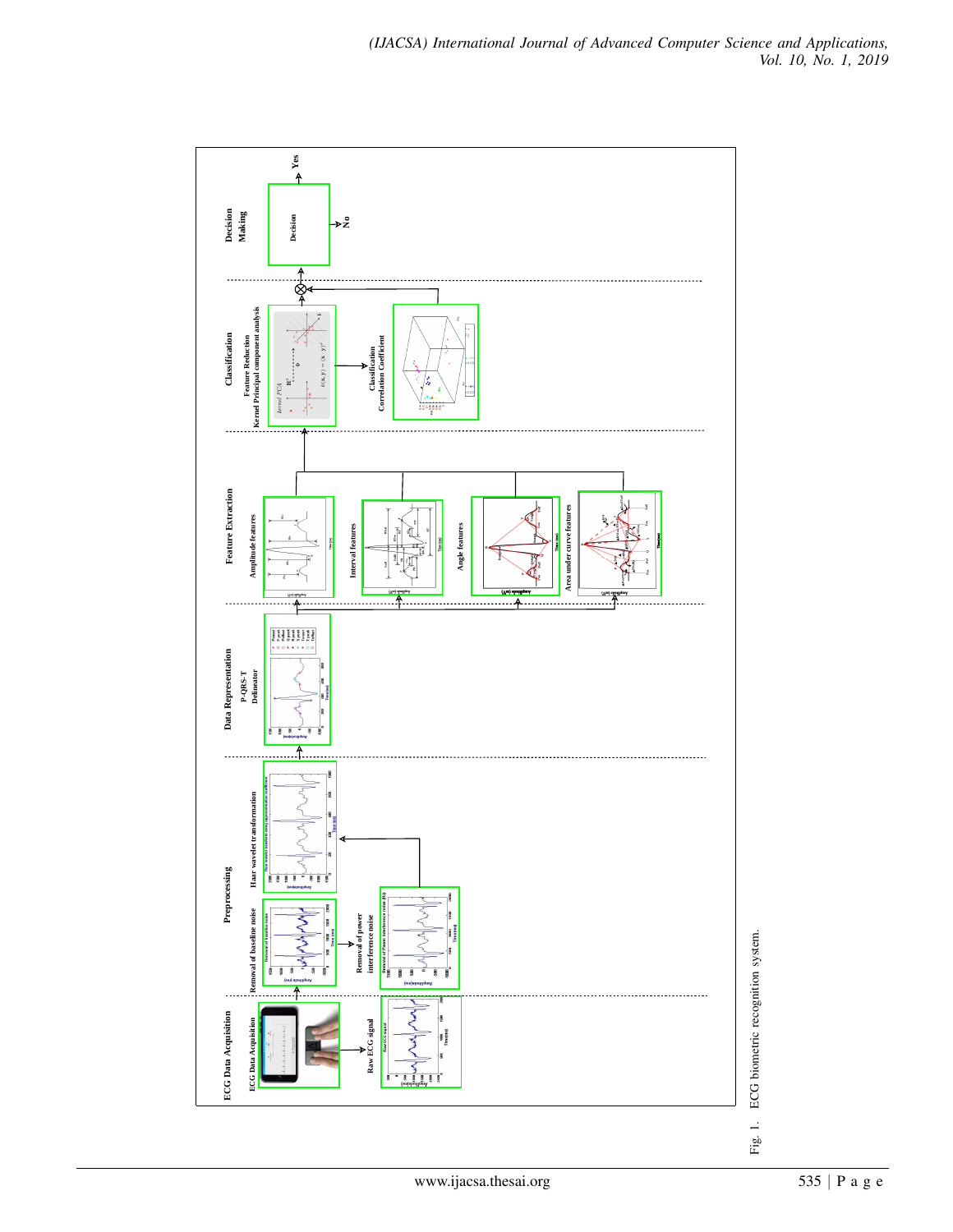Using signal processing techniques the quality of ECG signal improves. For example, signal filtering allows certain frequency components to pass through the system without any distortion and attenuated other frequency components, this operation is known as filter [14]. In passband the range of frequencies is permitted to pass through the filter and in stopband the range of frequencies is hindered by the filter. A lowpass filter allows to pass all lower frequency components below the cutoff frequency and blocks all higher frequency components above them [14]. A highpass filter allows all frequency component above cutoff frequency and stop other frequency components.

Equiripple filter has equal ripples in stopband as well as in passband. The signals are distorted at the edge of the passband. The presence of large ripple in equiripple design is avoided. Equiripple design limits the total passband width and has a large transition band. Equiripple filters seek to minimize the maximum error between the desired filter response and the designed approximation [14].

*1) Equiripple linear phase FIR filter:* The linear phase filter acquired by minimizing the weighted error of the peak estimated value  $\varepsilon$  is known as equiripple FIR filter. At the point when  $\varepsilon$  minimize, the weighted error function shows an equiripple behavior in the frequency range of intrigue. The principle of Parks-McClellan algorithm, is broadly utilized for outlining the equiripple linear phase FIR filter [14]. The general condition of the frequency response  $G(e^{j\omega})$  of a linear phase FIR filter whose length N+1 can be defined as follows,

$$
G(e^{j\omega}) = e^{\frac{jN\omega}{2}}e^{j\beta}\hat{G}(\omega)
$$
 (1)

where  $\hat{G}(\omega)$  is the amplitude response of the signal. The weighted error function with respect to amplitude response can be defined as

$$
\varepsilon(\omega) = W(\omega)[\hat{G}(\omega) - D(\omega)] \tag{2}
$$

where preferred amplitude response is  $D(\omega)$  and the positive weight function is  $W(\omega)$ .  $W(\omega)$  is used to control the span of peak errors in the specific frequency bands. The Parks-McClellan calculation depends on iterative modifying of the amplitude response until the peak absolute value of  $\varepsilon(\omega)$  is minimized. If, minimum estimation of the peak absolute value of  $\varepsilon(\omega)$  in band  $\omega_a \leq \omega \leq \omega_b$  is  $\epsilon_0$ , then the absolute error fulfill the following equality,

$$
|\hat{G}(\omega) - D(\omega)| \le \frac{\epsilon_0}{|W(\omega)|}, \omega_a \le \omega \le \omega_b \tag{3}
$$

In some condition the preferred amplifier response is found to be,

$$
D(\omega) = \begin{cases} 1, & \text{passband,} \\ 0, & \text{stopband.} \end{cases}
$$
 (4)

The amplifier response  $G(\omega)$  is necessary to fulfill the above desired response with a ripple positive as well as negative  $\varphi_p$  in the passband and a ripple  $\varphi_s$  in the stopband. The weighted function can be taken as follows,

$$
W(\omega) = \begin{cases} 1, & \text{passband,} \\ \frac{\varphi_p}{\varphi_s}, & \text{stopband.} \end{cases}
$$
 (5)

The amplitude response for all 4 types of FIR filters can be written as

$$
\hat{G}(\omega) = R(\omega)B(\omega),\tag{6}
$$

where the factors of  $R(\omega)$  are

$$
R(\omega) = \begin{cases} 1, & \text{Type 1,} \\ \cos(\frac{\omega}{2}), & \text{Type 2,} \\ \sin(\omega), & \text{Type 3,} \\ \sin(\frac{\omega}{2}), & \text{Type 3.} \end{cases} \tag{7}
$$

The factor  $B(\omega)$  is represented as

$$
B(\omega) = \sum_{k=0}^{P} \hat{b}[k] \cos(\omega k), \qquad (8)
$$

where

$$
\hat{b}[k] = \begin{cases} b[k], & \text{Type 1,} \\ \hat{x}[k], & \text{Type 2,} \\ \hat{y}[k], & \text{Type 3,} \\ \hat{z}[k], & \text{Type 3.} \end{cases} \tag{9}
$$

$$
P = \begin{cases} F, & \text{Type 1,} \\ \frac{2F-1}{2}, & \text{Type 2,} \\ F-1, & \text{Type 3,} \\ \frac{2F-1}{2}, & \text{Type 3.} \end{cases}
$$
 (10)

The modified weighted approximation function is as follows

$$
\varepsilon(\omega) = W(\omega)[R(\omega)B(\omega) - D(\omega)] \tag{11}
$$

$$
= W(\omega)R(\omega)\left[B(\omega) - \frac{D(\omega)}{R(\omega)}\right] \quad (12)
$$

The optimization issue now turns into the determination of the coefficients  $b[k], 0 \leq k \leq P$  which limits the peak absolute value  $\varepsilon$  of the weighted approximation error  $\varepsilon(\omega)$ over the specified frequency band. After the coefficients have been determined the corresponding coefficient of the original amplitude response are computed from which the filter coefficient are then obtained [14]. If we design a filter is of Type 2 then  $x[k] = a[k]$  and  $F = \left(\frac{(2P+1)}{2}\right)$  from Eq.(10), we find the next  $x[k]$ .

## *B. Baseline Wander Noise Removal*

The baseline wander noise effect the base axis of ECG signal that is viewed on a screen to move up and down rather than being straight. Therefore it causes the entire signal to shift from its normal base. This is due to improper electrodes and movement of the patient or by respiration [15]. Equiripple highpass filter can remove this noise completely without affecting the dominant fiducials of the ECG signal [16]. Equiripple highpass filter allows the dominant fiducials of ECG signal to pass through it [14]. The built-in function (filtfilt) requires the length of data signal to be more than three times greater than the filter order. The Equiripple highpass filter has a stop frequency of 2 Hz, filter order of 2700, cutoff frequency of 1 Hz, and stop attenuation of 80 dB. Fig. 2 shows the removal of baseline noise from the raw ECG signal.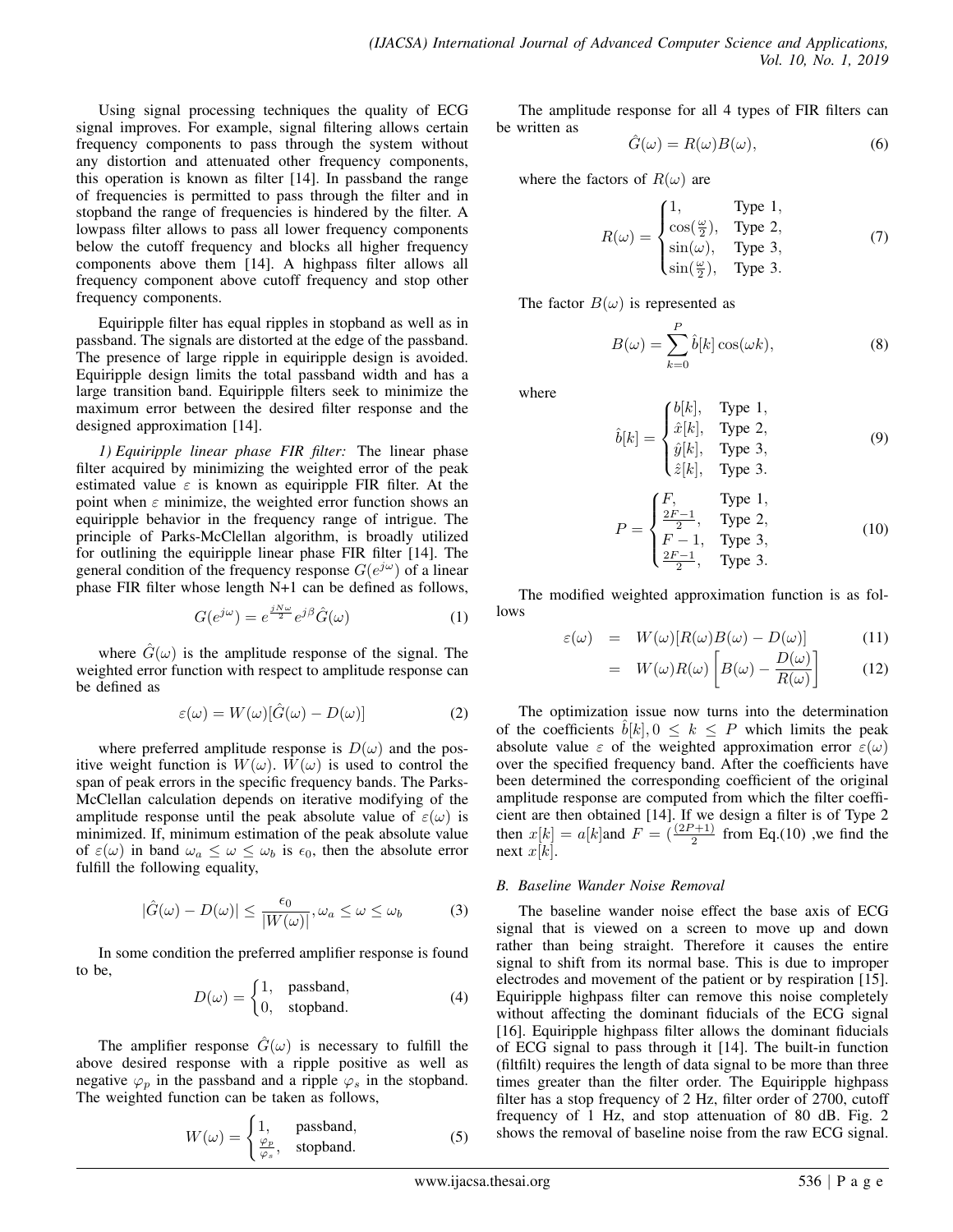

Fig. 2. Baseline noise removal

## *C. Power Interference Noise Removal*

Power interferes noise in ECG signal is due electromagnetic fields and addition of 50 or 60 Hz depending on power frequency standard. The power interference noise comes into a sight as a spike in frequency components analysis (FFT) at 50 Hz [14]. This FFT can be removed by using a band pass filter. The low pass filter is adequate for the removal of power interference noise. FIR equiripple lowpass filter components defined as filter order of 506 [17] and the cutoff frequency is 40 Hz. This filter is followed by another filter with zero phase to avoiding time delay by utilizing a Matlab builtin function filtfilt. The removal of power interference noise is shown in Fig. 3



Fig. 3. Power interference noise (Hz) removal

# *D. Haar Wavelet Transformation*

Haar wavelet is applied to ECG signal for feature extraction and it introduces the highest accuracy. Using the Haar wavelet method,  $R_{peak}$  is easily obtained. Haar wavelet transformation generates two coefficients called approximation and detail coefficients [18]. In the second order detail coefficient,  $R_{peak}$  are dominant feature since the  $QRS_{complex}$  has a higher frequency in a shorter time interval [29]. Fig. 4 shows the decomposed ECG signal of second detail coefficient by using Matlab function wavdec and detcoef [20].

# *E. Peak Detection*

*1) QRS-Complex Detection:* For the detection of  $R_{peak}$ , we firstly divide the input ECG signal into different subbands with the help of wavelet transformation. Then, reconstruct and calculate the second approximation coefficient by Haar transformation. Therefore, by using an adaptive threshold



Fig. 4. Reconstruction of ECG signal from approximation coefficient using Haar wavelet transform



Fig. 5. Detection of ECG waveforms fiducial points such as P peak, Pon, Poff, Q peak, R peak, S peak, T peak, Ton and Toff.

method the maximum amplitude value of the ECG signal is detected that is  $R_{peak}$ . With the help of  $R_{peak}$  locations, we can find P, Q, S and T waves location. The number of heartbeats per minute  $(N_{BPM})$  is calculated as follows:

$$
N_{BPM} = \frac{R_{peak} * Y}{F * 60}
$$
\n(13)

where  $Y$  is the ECG signal of one heartbeat and  $F$  is the frequency of the signal.  $Q_{peak}$  is detected by setting the window width of 90 ms. This window starts at 10 ms on the left of  $R_{peak}$  and ends at 100 ms away from  $R_{peak}$ . Within the boundary of this window, the samples that have minimum amplitude value on the left side of  $R_{peak}$  is the  $Q_{peak}$ location. The  $S_{peak}$  is detected by setting the window width of 95 ms. This window starts at 5 ms on the right of  $R_{peak}$ and ends at 100 ms away from  $R_{peak}$ . Within the boundary of this window, the samples that have minimum amplitude value on the right side of  $R_{peak}$  is the  $S_{peak}$  location. Fig. 5 shows detected  $QRS_{complex}$  in ECG signal.

*2) P-peak Detection:* We set the width of window size 155 ms. This window extends from 200 to 45 ms to the left of  $R_{peak}$  [12]. Within the boundary of this window, the location that have maximum amplitude value is the  $P_{peak}$  location.  $P_{on}$ and  $P_{off}$  are detected by setting the window width of 300 ms. This window starts at 150 ms on the left of  $P_{peak}$  and have minimum amplitude value is  $P_{on}$  location, whereas it ends at 150 ms on the right of  $P_{peak}$  as well as it also have minimum amplitude value is  $P_{off}$  location.

*3) T-peak Detection Algorithm:*  $T_{peak}$  is the next prominent peak after  $R_{peak}$ .  $T_{peak}$  is detected by setting the window size of width 300 ms. This window starts at 100 ms on the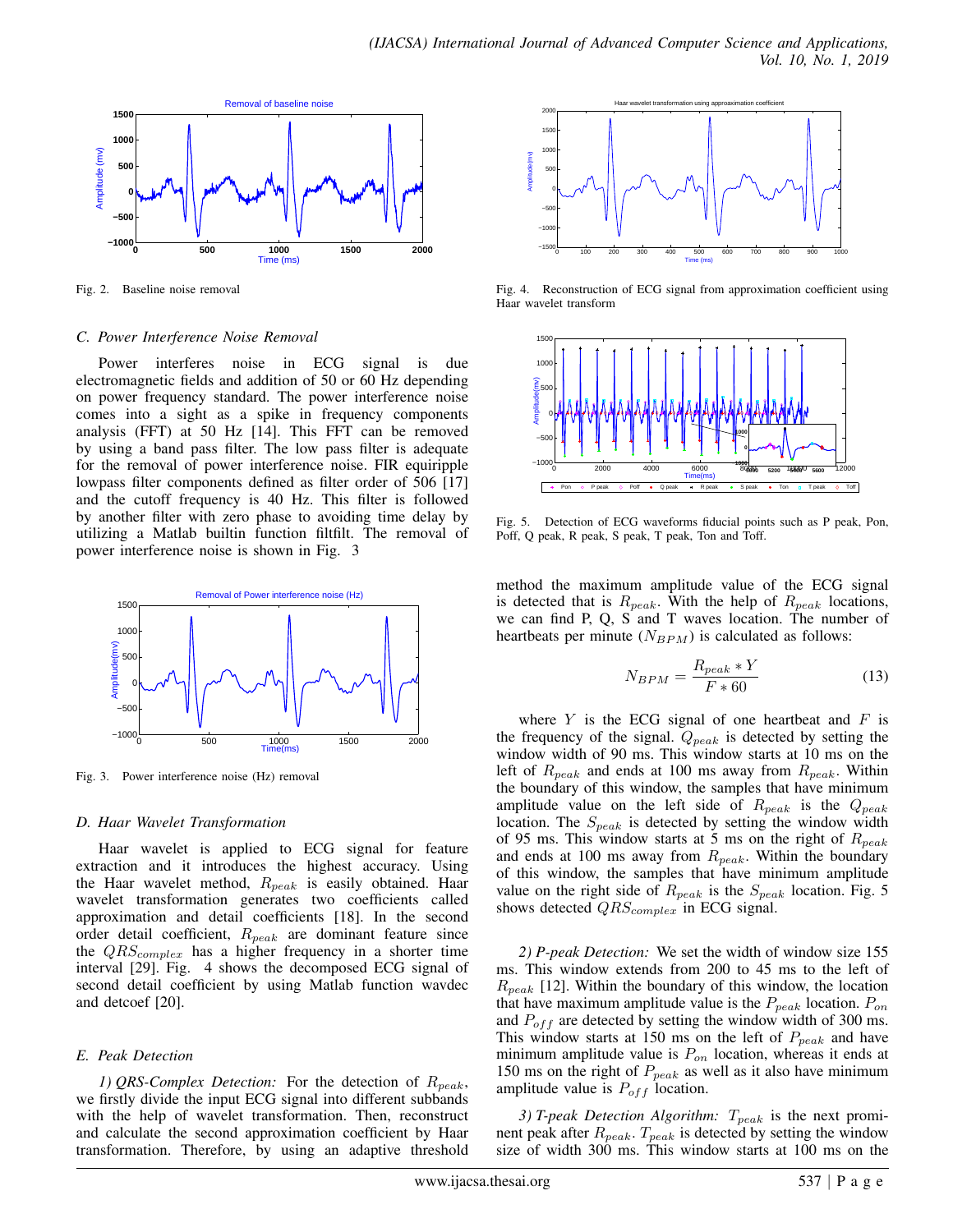right of  $R_{peak}$  and ends at 400 ms away from  $R_{peak}$ . Within the boundary of this window, the samples that have maximum amplitude value on the right side of  $R_{peak}$  is the  $T_{peak}$  location [13].  $T_{on}$  and  $T_{off}$  are detected by setting the window width of 300 ms. This window starts at 150 ms on the left of  $T_{peak}$ and have minimum amplitude value is  $T_{on}$  location, whereas it ends at 150 ms on the right of  $T_{peak}$  as well as it also have minimum amplitude value is  $T_{off}$  location.

#### *F. Feature Extraction*

Once known the limitation and peak of the QRS-complex, P wave and T wave of ECG signals, 36 features are extracted from each heartbeat those derive from one of the classes.

*1) Interval Features:* The interval features as shown in Table I related to heartbeat are computed as follows:

TABLE I. INTERVAL FEATURES CLASS ARE SELECTED FROM EACH HEARTBEAT

| <b>Interval Features</b>           | Representation         |
|------------------------------------|------------------------|
| PR interval                        | $PR_I$                 |
| PR segment                         | $PR_{S}$               |
| OT interval                        | OТ1                    |
| ST segment                         | STs                    |
| ST interval                        | ST <sub>t</sub>        |
| $P_{onset}$ to $R_{peak}$ segment  | $P_{\alpha\alpha} R_S$ |
| $P_{peak}$ to $R_{peak}$ segment   | $PR_S$                 |
| $P_{offset}$ to $R_{peak}$ segment | $P_{off}R_S$           |
| $Q_{peak}$ to $R_{peak}$ segment   | $QR_S$                 |
| $R_{peak}$ to $S_{peak}$ segment   | $RS_S$                 |
| $R_{peak}$ to $T_{peak}$ segment   | RTs                    |
| $R_{peak}$ to $T_{onset}$ segment  | $RT_{\alpha n} s$      |
| $R_{peak}$ to $T_{offset}$ segment | $RT_{offS}$            |
| RR interval                        | RRt                    |
| PP interval                        | PP <sub>I</sub>        |
| TT interval                        | TTr                    |
|                                    |                        |

The interval features are calculated with respect to  $P_{peak}$ are  $PR_I$  is the time difference between  $P_{peak}$  to  $R_{peak}$ fiducials and  $PR_S$  is the time difference between  $P_{off}$  to  $QRS_{on}$  fiducials. The  $QT$  is the corrected time difference between  $QRS_{on}$  to  $T_{off}$  fiducials. The  $ST_S$  is the time difference from  $QRS_{off}$  to  $T_{on}$  fiducials and  $ST_I$  is the time difference from  $QRS_{off}$  to  $T_{off}$  fiducials [21]. The interval feature class are calculated with respect to  $R_{peak}$  fiducial.  $PR$ is the time difference from  $P_{peak}$  to  $R_{peak}$  fiducials,  $P_{off}R$ is the time difference  $P_{off}$  to  $R_{peak}$  and  $P_{on}R$  is the time difference from  $P_{on}$  to  $R_{peak}$  fiducials. The time difference from  $R_{peak}$  to  $Q_{peak}$  fiducials and  $R_{peak}$  to  $S_{peak}$  fiducials is define as  $QR$  and RS. The time difference from  $R_{peak}$ to  $T_{on}$  fiducials,  $R_{peak}$  to  $T_{peak}$  fiducials and  $R_{peak}$  to  $T_{off}$ fiducials are defined as  $RT_{on}$ ,  $RT$  and  $RT_{off}$  respectively [2]. The calculated time difference features are shown in Fig. 6. With these interval features within a heartbeat three interbeat interval feature  $RR$ ,  $PP$  and  $TT$  are also extracted.  $RR$  is defined as the time difference between two consecutive  $R_{\text{peaks}}$ , similarly  $PP$  and  $TT$  are also detected [2] [22] [23]. The interval features between two ECG signals is shown in Fig. 7.



Time (ms)

Fig. 6. Interval features class are selected from ECG fiducials.



Fig. 7. Interval features between two heartbeats.

*2) Amplitude Features:* Amplitude is a measure of its change over a solitary period. The amplitude features as shown in Table II are calculated with respect to the amplitude of  $R_{peak}$ . The change in the heart rate is dependent on QRS-Complex. The feature  $QRa$  is defined as a difference between the amplitude of  $R_{peak}$  and  $Q_{peak}$ . Feature  $SRa$  is defined as a difference between the amplitude of  $R_{peak}$  and  $S_{peak}$ . Likewise, the variance in amplitude of  $P_{peak}$  to  $R_{peak}$  and  $T_{peak}$ to  $R_{peak}$  are characterized as  $PRa$  and  $TRa$ , respectively [2] [3] [25] [24]. These amplitude features are shown in Fig. 8.

TABLE II. AMPLITUDE FEATURES CLASS ARE CONSIDERED FROM EACH HEARTBEAT

| Representation  |
|-----------------|
| $QR_a$          |
| $PR_{\alpha}$   |
| SR <sub>a</sub> |
| $TR_{\alpha}$   |
|                 |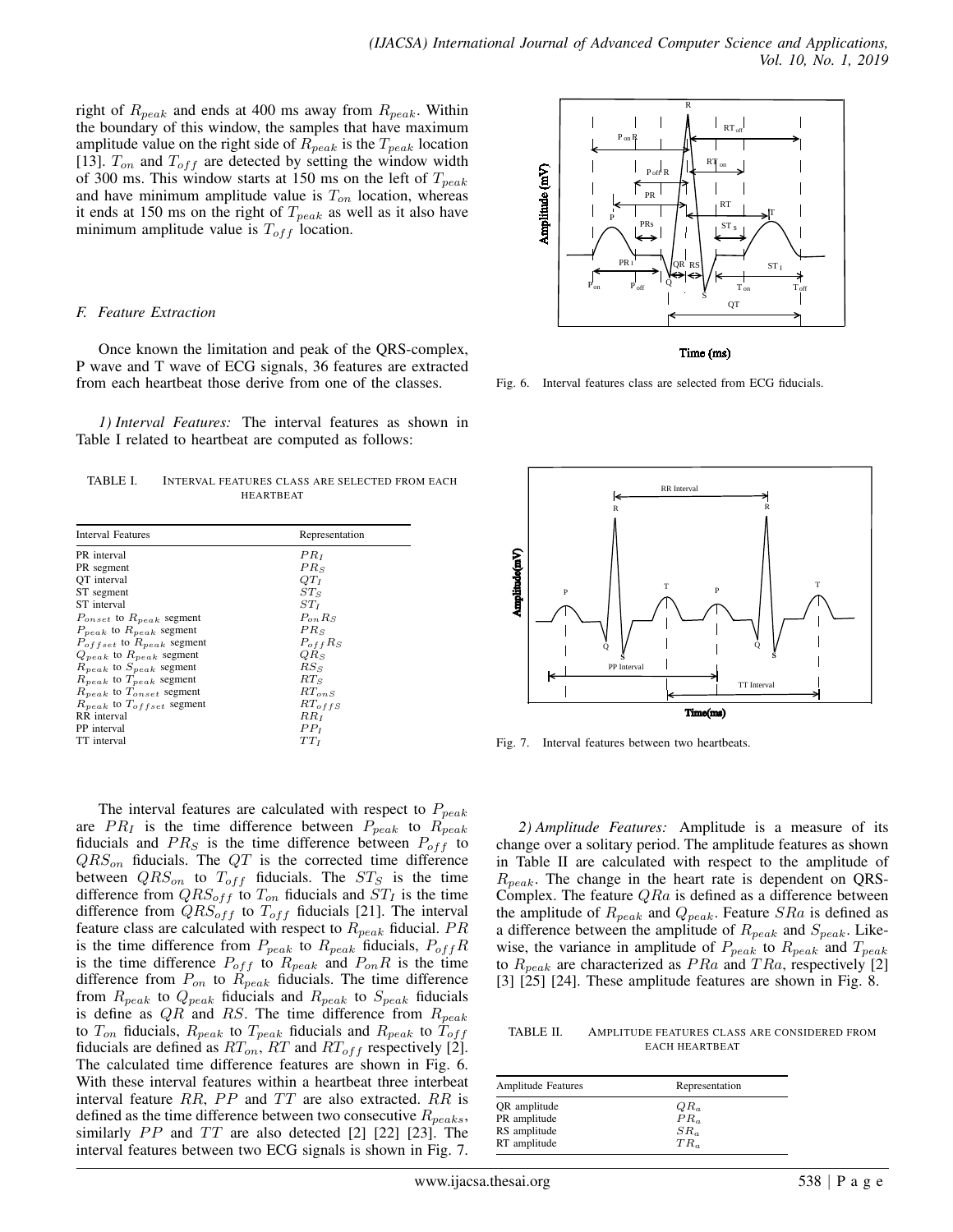

Fig. 8. Amplitude features class are considered from ECG dominant fiducials.

*3) Angle Features:* Following features as shown in Table III related to different peak fiducials of  $P_{on}$ ,  $P_{peak}$ ,  $P_{off}$ ,  $Q_{peak}, R_{peak}, S_{peak}, T_{on}, T_{peak}$  and  $T_{off}$  waves are extracted from each heartbeat. The  $\angle P$  is computed between the lines joining from  $P_{on}$  to  $P_{peak}$  and  $P_{peak}$  to  $P_{off}$  fiducials [26]. Let  $a, b, c$  are the sides of a triangle then using Cosine rule [26] we can find

$$
\cos(A) = \frac{b^2 + c^2 - a^2}{2 * b * c}
$$

Therefore, we can compute angle features as follows:

Angle P:

$$
\cos(P) = \frac{P_{on}P^2 + PP_{off}^2 - P_{on}P_{off}^2}{2 * (P_{on}P) * PP_{off}}
$$

where,

$$
P_{on}P = (P_{peak} - P_{on}),
$$
  
\n
$$
PP_{off} = (P_{off} - P_{peak}),
$$
 and  
\n
$$
P_{on}P_{off} = (P_{off} - P_{on})
$$

Angle Q:

 $cos(Q) = \frac{(PQ^2 + QR^2 - RP^2)}{(2 \cdot RQ^2 - RP^2)}$  $(2 * PQ * QR)$ 

where,

$$
PQ = (P_{peak} - Q_{peak}),
$$
  
\n
$$
QR = (R_{peak} - Q_{peak}),
$$
 and  
\n
$$
RP = (R_{peak} - P_{peak})
$$

Angle R:

$$
\cos(QRS) = \frac{(SR^2 + QR^2 - QS^2)}{(2*SR*QR)}
$$

where,

$$
SR = (S_{peak} - R_{peak}),
$$
  

$$
QR = (R_{peak} - Q_{peak}),
$$
 and  

$$
QS = (S_{peak} - Q_{peak})
$$

Angle S:

$$
\cos(S) = \frac{(SR^2 + ST^2 - TR^2)}{(2 * SR * ST)}
$$

where,

$$
SR = (R_{peak} - S_{peak}),
$$

$$
ST = (T_{peak} - S_{peak}), \text{ and}
$$

$$
TR = (R_{peak} - T_{peak})
$$

Angle T:

$$
\cos(T) = \frac{(T_{on}T^2 + TT_{off}^2 - T_{on}T_{off}^2)}{(2*T_{on}T*TT_{off})}
$$

where,

$$
T_{on}T=(T_{peak}-T_{on}),
$$

$$
T_{on}T_{off} = (T_{off} - T_{on}), \text{ and}
$$

$$
TT_{off} = (T_{off} - T_{peak})
$$

 $\angle R$  is computed between the directed lines joining from  $Q_{peak}$  to  $R_{peak}$  and from  $R_{peak}$  to  $S_{peak}$  fiducials. Similarly,  $\angle S$  is computed between lines joining from  $R_{peak}$  to  $S_{peak}$ and from  $\dot{S}_{peak}$  to  $T_{peak}$  fiducials. ∠T is computed between lines joining from  $T_{on}$  to  $T_{peak}$  and from  $T_{peak}$  to  $T_{off}$ fiducials. Angle features are shown in Fig. 9.

TABLE III. ANGLE FEATURES ARE SELECTED FROM EACH HEARTBEAT

| Angle Features | Representation |
|----------------|----------------|
| Angle P        | $\angle P$     |
| Angle Q        | ∠Q             |
| Angle R        | $\angle R$     |
| Angle S        | ΖS             |
| Angle T        |                |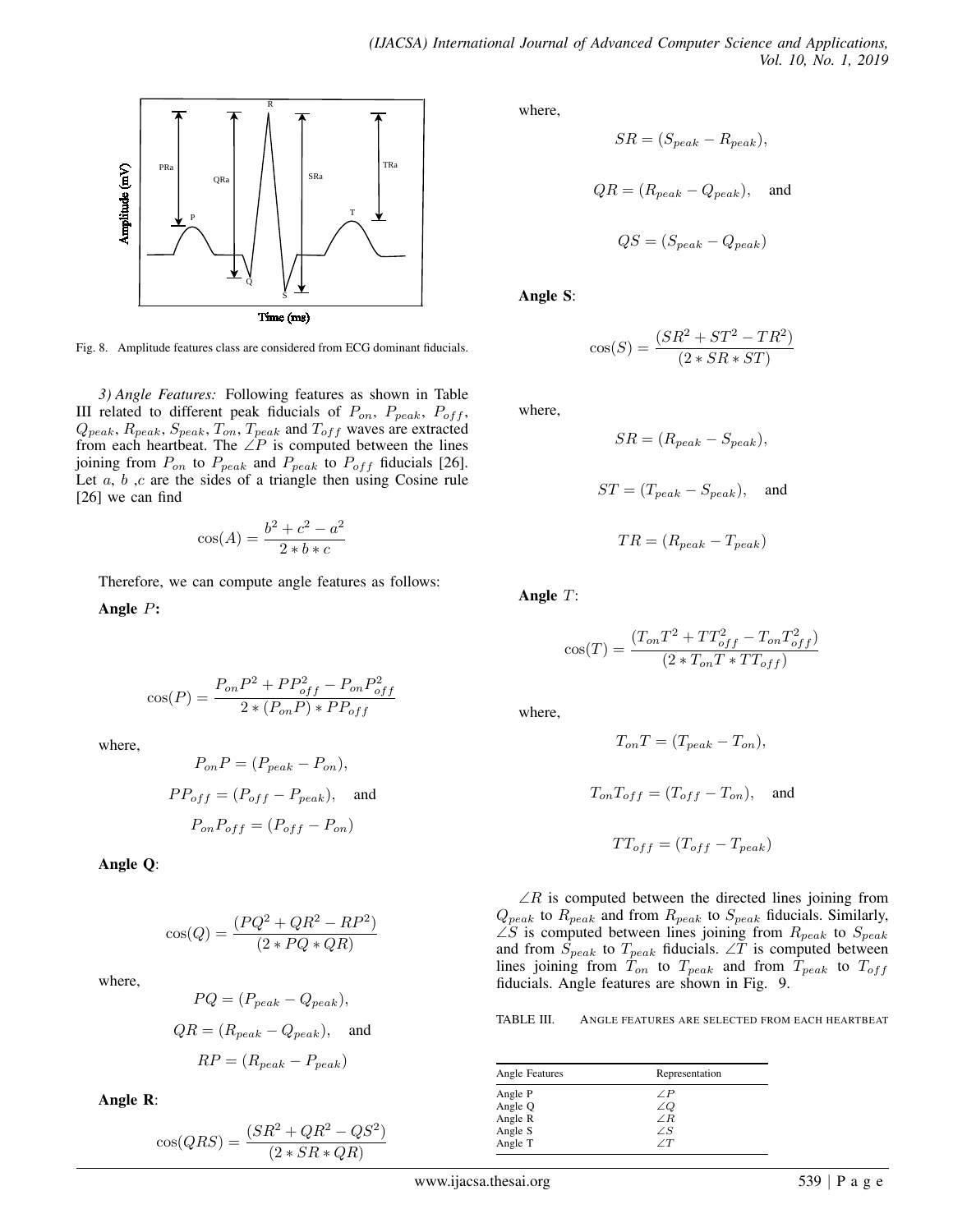

Fig. 9. Angle features class are considered from ECG dominant fiducials

*4) Area under curve method:* Area under curve features are shown in Table IV. We can compute a set of features called area under curve features are formed between the fiducial points of ECG signals are as follows: The area of a triangle where sides have lengths  $a, b$  and  $c$  can be computed using Heron's formula [27] as follows,

Area of triangle = 
$$
\sqrt{s(s-a)(s-b)(s-c)}
$$
,

where s is the semiperimeter of the triangle i.e

$$
s=\frac{a+b+c}{2}
$$

For example, Area of triangle  $QRS$  can be computed as,

Area of triangle QRS =  $\frac{QR_a * QR_I + SR_a * SR_I + SQ_a * SQ_I}{2}$ 2

where,

$$
QR_I = (RS_I - SQ_I),
$$
  
\n
$$
SR_I = (SQ_I - QR_I),
$$
 and  
\n
$$
SQ_I = (QR_I - RS_I)
$$

where  $QR_a, SR_a$ ,  $SQ_a$  are the amplitude values and  $QR_I, SR_I, SQ_I$  are the interval values. It calculates the area of a triangle whose all three vertices are known. Similarly we can compute ten other area under curve features that are  $PP_{off}R$ ,  $PP_{on}P_{off}$ ,  $PP_{off}Q$ ,  $P_{off}RQ$ ,  $RST$ ,  $RST_{on}$ ,  $RTT_{on}$ ,  $TT_{on}T_{off}$ ,  $TT_{on}S$  and  $PRQ$ . These features are shown in Fig. 10.

#### III. FEATURE SELECTION

Feature selection is the process of selecting a subset of relevant features from the feature vector collected from ECG identification model.

The necessity of feature selection for data preprocessing is to facilitate the data management and classification. The purpose is to represent the data in a low-dimensional space that captures the inherent nature of the data. In this paper we

TABLE IV. AREA UNDER CURVE FEATURES ARE SELECTED FROM EACH HEARTBEAT

| Area Features         | Representation                  |
|-----------------------|---------------------------------|
| Area $P_{on} PP$ of f | area of $\Delta P_{on}PP_{off}$ |
| Area $RST_{on}$       | area of $\Delta RST_{on}$       |
| Area QRS              | area of $\triangle QRS$         |
| Area RST              | area of $\triangle RST$         |
| Area $T_{on}TT_{off}$ | area of $\Delta T_{on}TT_{off}$ |
| Area $PP_{off}R$      | area of $\Delta PP_{off}R$      |
| Area $P_{off}$ RQ     | area of $\Delta P_{off} RQ$     |
| Area $PP_{off}Q$      | area of $\Delta PP_{off}Q$      |
| Area QST              | area of $\Delta QST$            |
| Area $STT_{off}$      | area of $\Delta STT_{off}$      |
| Area $RT_{on}T$       | area of $\Delta RT_{on}T$       |



Fig. 10. Selected class of area under curve features from ECG dominant fiducials.

use Kernel principal component analysis. Principal component analysis gives a linear projection that best fits the data set in the least-square manner and due to its computational and analytical simplicity it is widely used [28]. Eigenvector is a well known application of principal component analysis for biometric recognition. Most current literature focus on the limitation of linear principal component analysis specifically, its ability to capture the nonlinear structure of the complex data set that is beyond second order statistics [28]. The nonlinear technique has been proposed that is Kernel principal component analysis (KPCA) [28].

*1) Kernel principal component analysis:* The kernel substitution method is applied in principal component analysis to get a nonlinear generalization solution that is known as kernel principal component analysis [19]. Suppose a nonlinear transformation  $\phi(z)$  into an M-dimensional feature space from D-dimensional feature space, where  $M > D$  and D is the original dimension of feature space. Projecting each data point  $(z_i)$  onto a point  $\phi(z_i)$  [30].

Assume that the projected data set has zero mean that is

$$
\frac{1}{N} \sum_{i=1}^{N} \phi(z_i) = 0
$$
\n(14)

The covariance matrix of projected feature space in M X M sample is defined as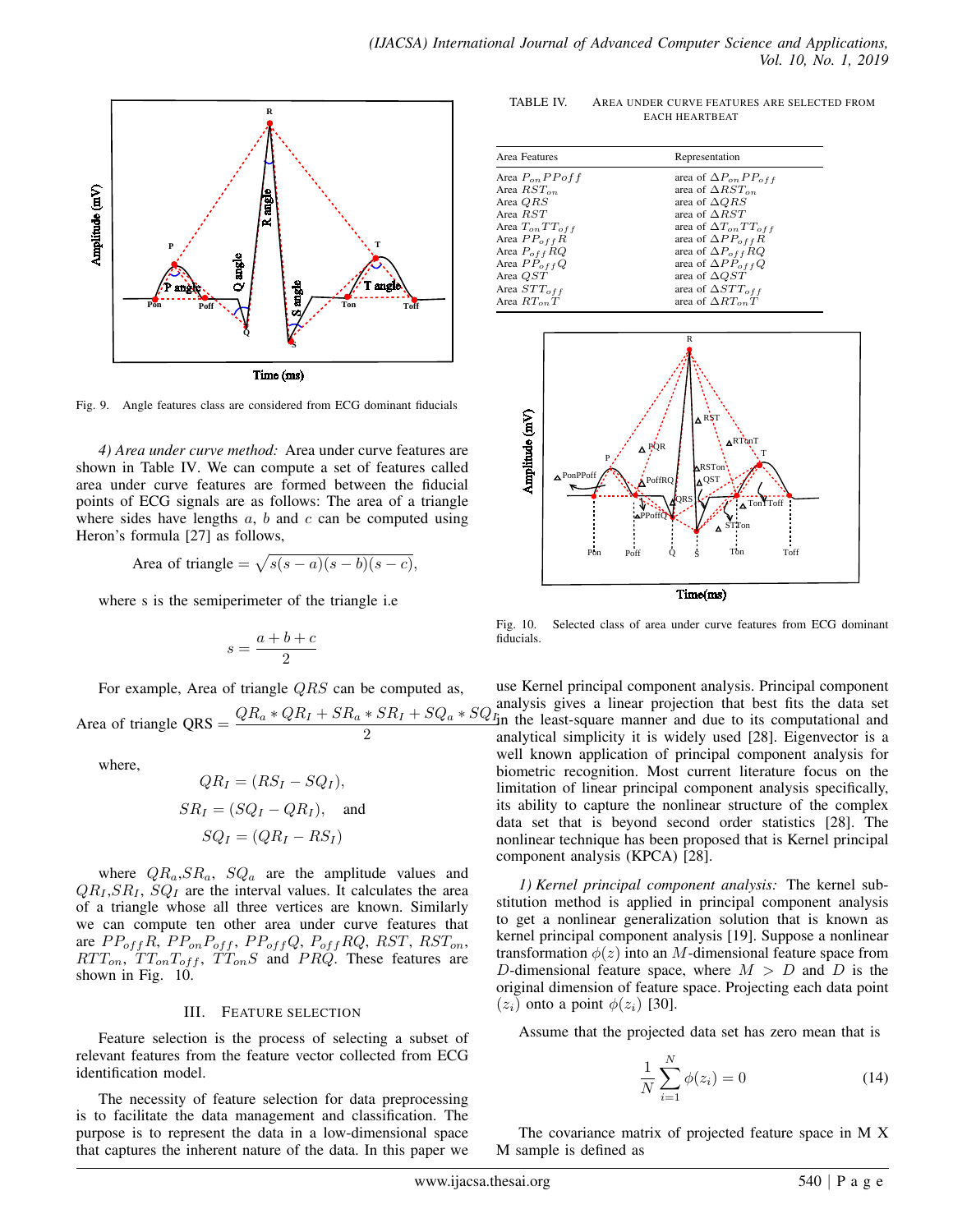

Fig. 11. The error rates on different dimensions on different databases (a) Angle and area under curve features error are evaluated on MIT-BIH , QT and PTB database, (b) Combined features error(i.e amplitude, interval, angle and area under curve features) are evaluated on MIT-BIH , QT and PTB database.

$$
C = \frac{1}{N} \sum_{i=1}^{N} \phi(z_i) \phi(z_i)^T
$$
 (15)

The eigenvectors and eigenvalues are given by

$$
Cv_n = \lambda_n v_n \tag{16}
$$

where  $n = 1, \ldots, M$ , putting the value of Eq. 15 in Eq. 16 we get eigenvector

$$
C = \frac{1}{N} \sum_{i=1}^{N} \phi(z_i) \{ \phi(z_i)^T v_n \} = \lambda_n v_n \tag{17}
$$

by simplifying we get

$$
v_n = \sum_{i=1}^{N} a_{ni} \phi(z_i)
$$
 (18)

By substituting the value of  $v_n$  from Eq. 18 to Eq. 17,

$$
\frac{1}{N} \sum_{i=1}^{N} \phi(z_i) \phi(z_i)^T \sum_{j=1}^{N} a_{nj} \phi(z_j) = \lambda_n \sum_{i=1}^{N} a_{ni} \phi(z_i)
$$
 (19)

The kernel function is defined as,

$$
\kappa(z_i, z_j) = \phi(z_i)^T \phi(z_j)
$$
 (20)

By multiply  $\phi(z_l)^T$  on both sides of Eq.19 to give

$$
\frac{1}{N} \sum_{i=1}^{N} \kappa(z_i, z_i) \sum_{j=1}^{N} a_{nj} \kappa(z_i, z_j) = \lambda_n \sum_{i=1}^{N} a_{ni} \kappa(z_i, z_i) \quad (21)
$$

The above equation is written in matrix notation are as follows

$$
K^2 A_k = \lambda_n N K A_k \tag{22}
$$

where  $A_k$  is N-dimensional column vector of  $A_k$ *i*:  $A_k$  =  $[A_{k1}A_{k2}$ ............ $A_{kN}]^T$  simplifying the above equation

$$
KA_k = \lambda_n N A_k \tag{23}
$$

The point  $z$  is projected onto eigenvector  $n$ , the principal component of the projection in terms of kernel function, is represented as

$$
y_n(z) = \phi(z)^T v_n = \sum_{i=1}^N a_{ni} \kappa(z, z_i)
$$
 (24)

The case when projected data set  $\phi(z_i)$  does not have zero mean. So, we cannot simply compute and then subtract off the mean, since we formulate the algorithm in term of the kernel function. We calculate the Gram matrix  $K$  by substituting the kernel function K. The Gram matrix is represented as

$$
\tilde{K} = K + 1_N K 1_N - K 1_N - 1_N K \tag{25}
$$

where  $1_N$  is  $N X N$  matrix in which every element has  $1/N$  value,  $K$  is the kernel function by which we can calculate eigenvectors and eigenvalues. The linear kernel is

$$
\kappa(z, z') = z^T z'
$$

The Gaussian kernel is

$$
\kappa(z, z') = exp(-\|z - z'\|^2 / 2\sigma^2)
$$

The performance of the proposed ECG biometric system is determined by authentication processes on different feature detection method using equal error rate (EER). The EER can be calculated by genuine acceptance rate and false acceptance rate. The EER result shows on kernel PCA feature selection techniques on detecting feature vector and in different database are shown in Fig. 11. In MIT-BIH arrhythmia database [31] while using area under curve feature detection method, the EER at dimensions 1, 2, 3 and 4 are reported as 5.86%, 3.7%, 1.6% and 3.19%, respectively. The EER results for angle feature vector of dimensions 1, 2, 3 and 4 are found to be 5.82%,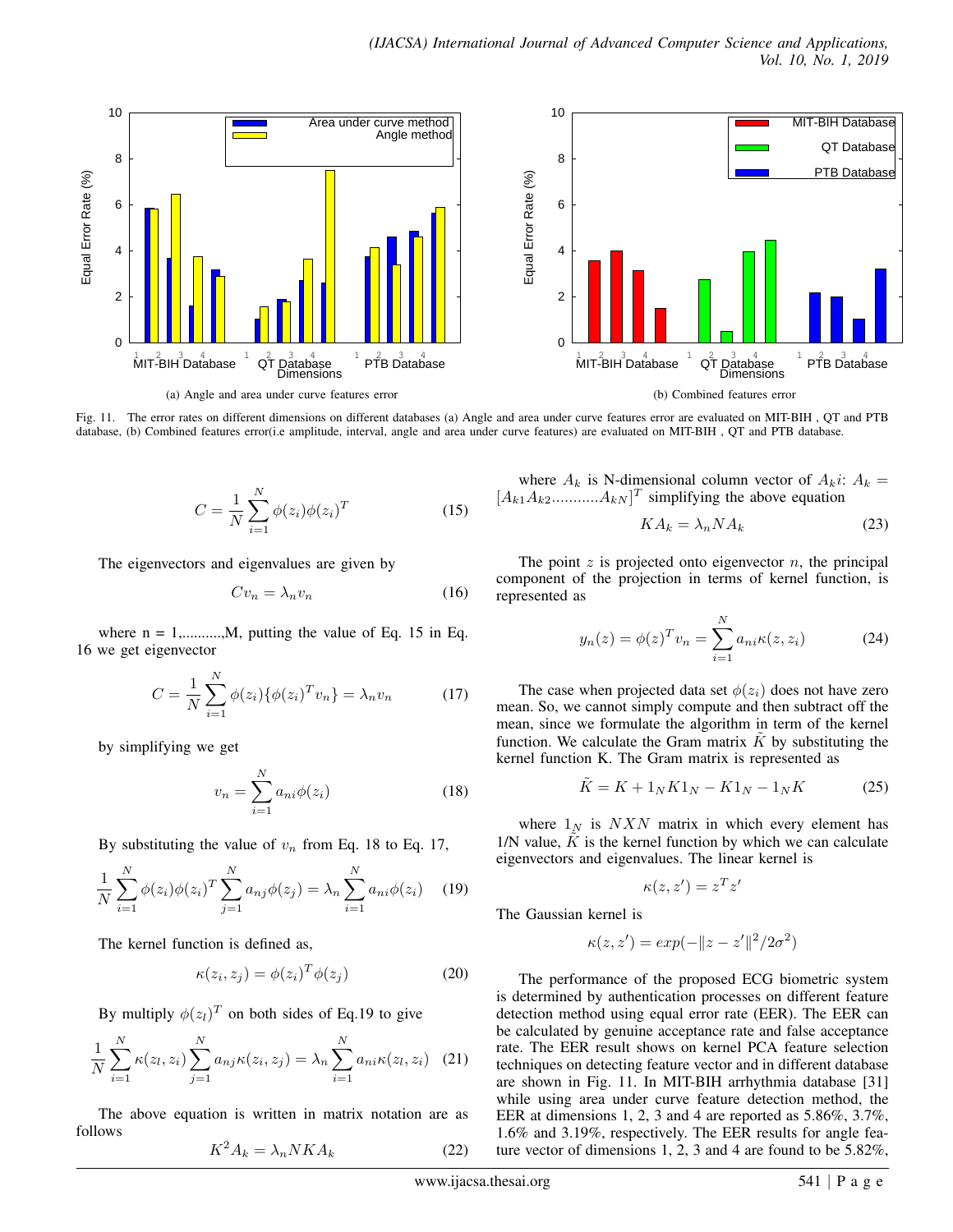6.47%, 3.76% and 2.89%, respectively. On QT database by





using area under curve feature vector, the EER are reported to be 1.047%, 1.884%, 2.729% and 2.615% respectively, at dimensions 1, 2, 3 and 4. At the same dimensions the EER using angle feature vector are reported as 1.59%, 1.78%, 3.64% and 7.5%. In PTB database the EER using area under curve feature vector are reported to be 3.76%, 4.62%, 4.87% and 5.64% respectively, at dimensions 1, 2, 3 and 4, whereas on same dimension the EER using angle feature vector are reported as 4.14%, 3.39%, 4.61% and 5.92% respectively.

The equal error rate for the proposed biometric system by combing the interval features, amplitude features, angle features and area under curve features using kernel PCA transformation techniques on MIT-BIH arrhythmia database, QT database and PTB database are shown in Fig. 11. In MIT-BIH arrhythmia database, the EER at dimensions 1, 2, 3 and 4 is 3.57%, 4.02%, 3.14% and 1.52%, respectively. The QT database reported the EER 2.76%, 0.51%, 3.96% and 4.48% respectively, at dimensions 1, 2, 3 and 4. The PTB database reported the EER 2.19%, 2.02%, 1.04% and 3.22% respectively, at dimensions 1, 2, 3 and 4. The proposed biometric system performs better on the QT database as shown in Fig. 11. The best results are reported to be 0.51% at dimension 2 on QT database, 1.04% at dimension 3 on PTB database and 1.52% at dimension 3 on the MIT-BIH arrhythmia database, respectively

The results of error rates often summarized in receiver operating characteristic (ROC) curve. The ROC curve between FAR and GAR for different dimensions using kernel PCA and feature extraction techniques are shown in Fig. 12 and Fig. 13, respectively, for MIT-BIH arrhythmia database, QT database and PTB database. The ROC curve for the area under curve feature vector in MIT-BIH arrhythmia database is shown in Fig. 12a. It can be seen that the GAR is found to be 76%, 73%, 70% and 68% at dimensions 1, 2, 3 and 4, respectively when FAR is zero. The 100% GAR can be achieved with the FAR value of 3.99%, 3.89%, 2.57%, and 3.24% at dimensions 1, 2, 3 and 4, respectively. The ROC curve for area under curve feature vector on the QT database in Fig. 12b, shows that 100% GAR can be achieved for the FAR of 1.04%, 1.86%, 2.27% and 2.16% at dimensions 1, 2, 3 and 4, respectively. Whereas 0% FAR, the GAR is found to be 86%, 87%, 68% and 77% at dimensions 1, 2, 3 and 4, respectively. The ROC curve for area under curve feature vectors on the PTB database in Fig. 12c, shows that 100% GAR can be achieved for the FAR of 1.06%, 1.1%, 1.86% and 6.12% at dimensions 1, 2, 3 and 4, respectively. Whereas without allowing false acceptance ie. 0% FAR, the GAR is found to be 75%, 72%, 70% and 68% at dimensions 1, 2, 3 and 4, respectively.

The ROC curve for the angle feature vectors on MIT-BIH arrhythmia database is shown in Fig. 13a. It can be seen that the GAR is found to be 70%, 65%, 70% and 78% at dimensions 1, 2, 3 and 4, respectively when FAR is zero. The 100% GAR can be achieved with the FAR value of 3.21%, 3.96%, 2.17% and 2.0% at dimensions 1, 2, 3 and 4, respectively. The ROC curve for angle feature vectors on the QT database in Fig. 13b, shows that 100% GAR can be achieved for the FAR of 1.65%, 1.68%, 2.9% and 2.75% at dimensions 1, 2, 3 and 4, respectively. Whereas without allowing false acceptance ie. 0% FAR, the GAR is found to be 78%, 75%, 76% and 71% at dimensions 1, 2, 3 and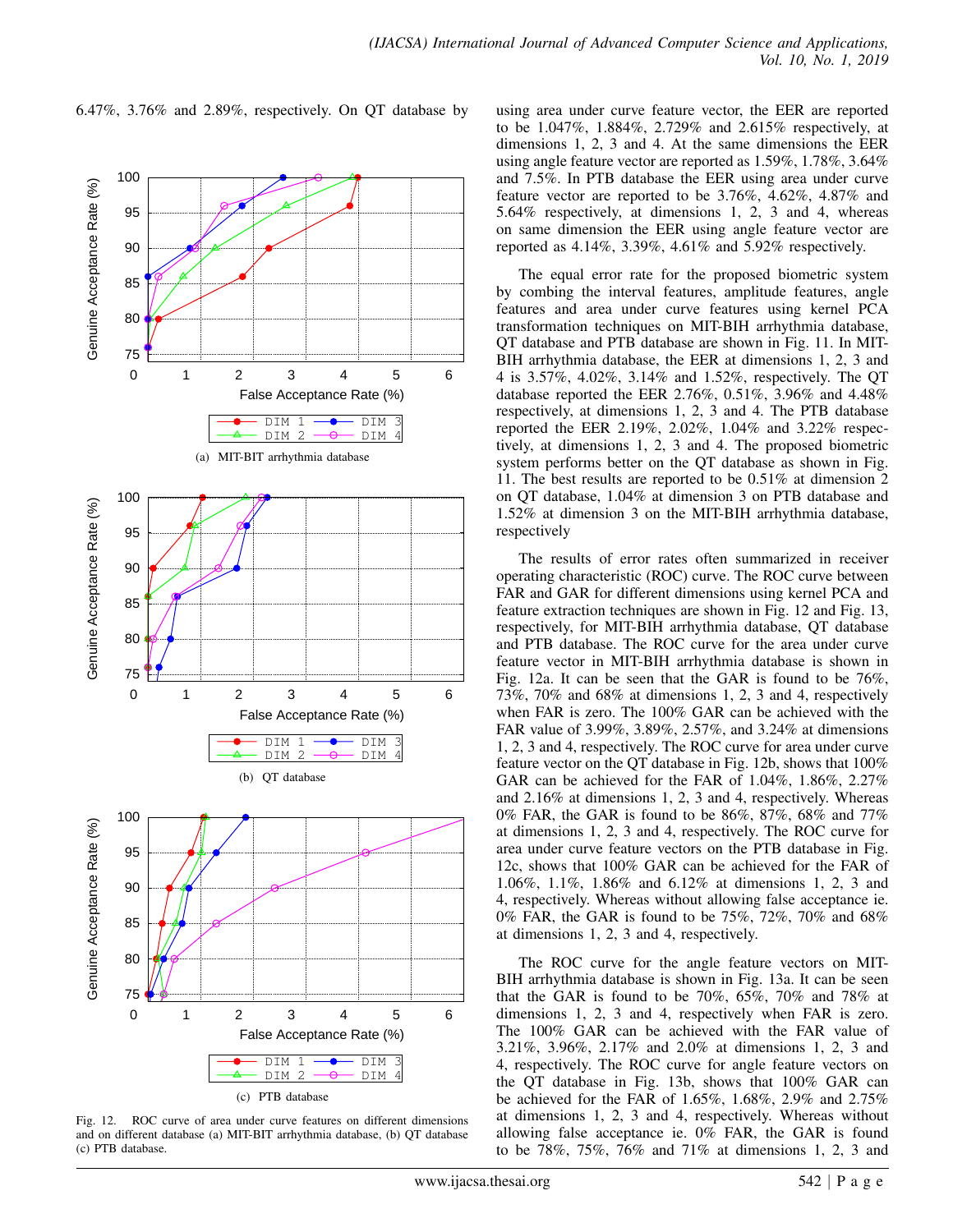4, respectively. The ROC curve for angle feature vectors on the PTB database in Fig. 12c, shows that 100% GAR can be achieved for the FAR of 1.29%, 0.96%, 1.88% and 2.5% at dimensions 1, 2, 3 and 4, respectively. Whereas 0% FAR, the GAR is found to be 75%,  $80\%$ , 70% and 66% at dimensions 1, 2, 3 and 4, respectively.

The ROC curve for combining the interval features, amplitude feature, angle features and area under curve features on MIT-BIH arrhythmia database is shown in Fig. 14a. It can be seen that the GAR is found to be 71%, 68%, 69% and 80% at dimensions 1, 2, 3 and 4, respectively when FAR is zero. The 100% GAR can be achieved with the FAR value of 4.4%, 4.86%, 3.23% and 1.65% at dimensions 1, 2, 3 and 4, respectively. The ROC curve for interval features, amplitude feature, angle features and area under curve features on QT database in Fig. 14b, shows that 100% GAR can be achieved for the FAR of 1.9%, 0.56%, 2.86% and 3.56% at dimensions 1, 2, 3 and 4, respectively. Whereas without allowing false acceptance ie. 0% FAR, the GAR is found to be 80%, 86%, 76% and 72% at dimensions 1, 2, 3 and 4, respectively. The ROC curve for interval features, amplitude feature, angle features and area under curve features on PTB database in Fig. 14c, shows that 100% GAR can be achieved for the FAR of , 0.9%, 0.36%, 0.13% and 1.86% at dimensions 1, 2, 3 and 4, respectively. Whereas without allowing false acceptance ie. 0% FAR, the GAR is found to be 76%, 76%, 90% and 60% at dimensions 1, 2, 3 and 4, respectively.

# *A. Comparison of Present ECG Biometric Systems*

The comparison of ECG biometric system for proposed and existing method with the help of the authentication process and identification process as shown in Table V. The proposed method performs the other existing methods of ECG biometric authentication in terms of EER and size of samples. The experimental results show the robustness of the proposed method over a larger data set and produces better EER than the existing method of [8], [2] and [33]. Although the EER of the proposed method is greater than the method of [8], [2] and [33], but tested on a larger data set.

TABLE V. COMPARISON OF EXISTING METHOD WITH PROPOSED METHOD ON THE BASIS OF FIDUCIAL POINTS

| Method                        | Identification<br>rate | Equal<br>error<br>rate $(\% )$ | Sample<br>size |
|-------------------------------|------------------------|--------------------------------|----------------|
| Wubbeler et. al [8]           | 98%                    | 2.8                            | 74             |
| Singh and Gupta [2]           | 99%                    | 0.76                           | 85             |
| Odinaka et. al [33]           | 99%                    | 0.37                           | 269            |
| Biel et. al [6]               | 100%                   |                                | 20             |
| Kyoso et. al [35]             | >90%                   |                                | 9              |
| Shen et. al [11]              | 100%                   |                                | 20             |
| Irvine et. al [36]            | 91%                    | 0.01                           | 104            |
| Palaniappan and Krishnun [32] | 97.6%                  |                                | 10             |
| Israel et. al [9]             | 100%                   |                                | 10             |
| Shen et. al $[10]$            | 95.3%                  |                                | 29             |
| Wang and Zhang [34]           | 97.4%                  |                                | 168            |
| Silva et. al [37]             | 99.97%                 |                                | 520            |
| Proposed method               | 99.26%                 | 0.13                           | 38             |
|                               | 99.5%                  | 0.56                           | 30             |
|                               | 98.5%                  | 1.65                           | 248            |

## IV. SPORT/EXERCISE ISSUES

The big changes in the heart beat of individual subject after exercise or sport, the individual verification and identification can disturb the ECG signal [38]. The main challenges are as follows:

- 1 Baseline shifted due to deeper breath.
- 2 The heart rate become high because of heart activity.

By measuring the ECG signal after exercise or sports the heart rate increases up to 45% to 55% in comparing to resting state. This will create a problem in ECG biometric identification.

# V. CONCLUSION

This examination has proposed a technique for biometric recognition of individuals using their heartbeats. The method has delineated the dominant fiducials of ECG waveform and after that interval, amplitude, angle and area under curve features are computed. The recognition results also demonstrated that the proposed technique for ECG biometric recognition differentiates the heartbeats of normal and the impatient subjects. All human beings have a heart, every individual has its own unique set of heart beat features.

Finally, the proposed strategies can be utilized as a potential biometric for human recognition, which is very secure and robust from falsification. The ECG biometric based on fiducial points and advantage of various different types of morphological features. That are interval, amplitude, angle and area under curve features are significantly different between individual subjects. These fiducial points have their onset and offset. With the help of these features we reduce the dimension of feature vector by kernel principal component analysis. The Euclidean distance that calculates the matching score shows better results for authentication as well as identification on the QT database by combining all the features. It reports 0.51%, 1.04% and 1.52% error rate authentication and 99.49%, 98.96% and 98.48% classification accuracy for identification on three different databases i.e QT database, PTB database and MIT-BIH arrhythmia database. It also differentiates healthy subjects as well as impatient subjects on the basis of heat beat and deducted feature vector. The result shows that the proposed method works well on QT database in comparison to MIT-BIH arrhythmia database and PTB database.

In the future try to automatically diagnose the arrhythmia diseases and find the respective medicines for unhealthy individual.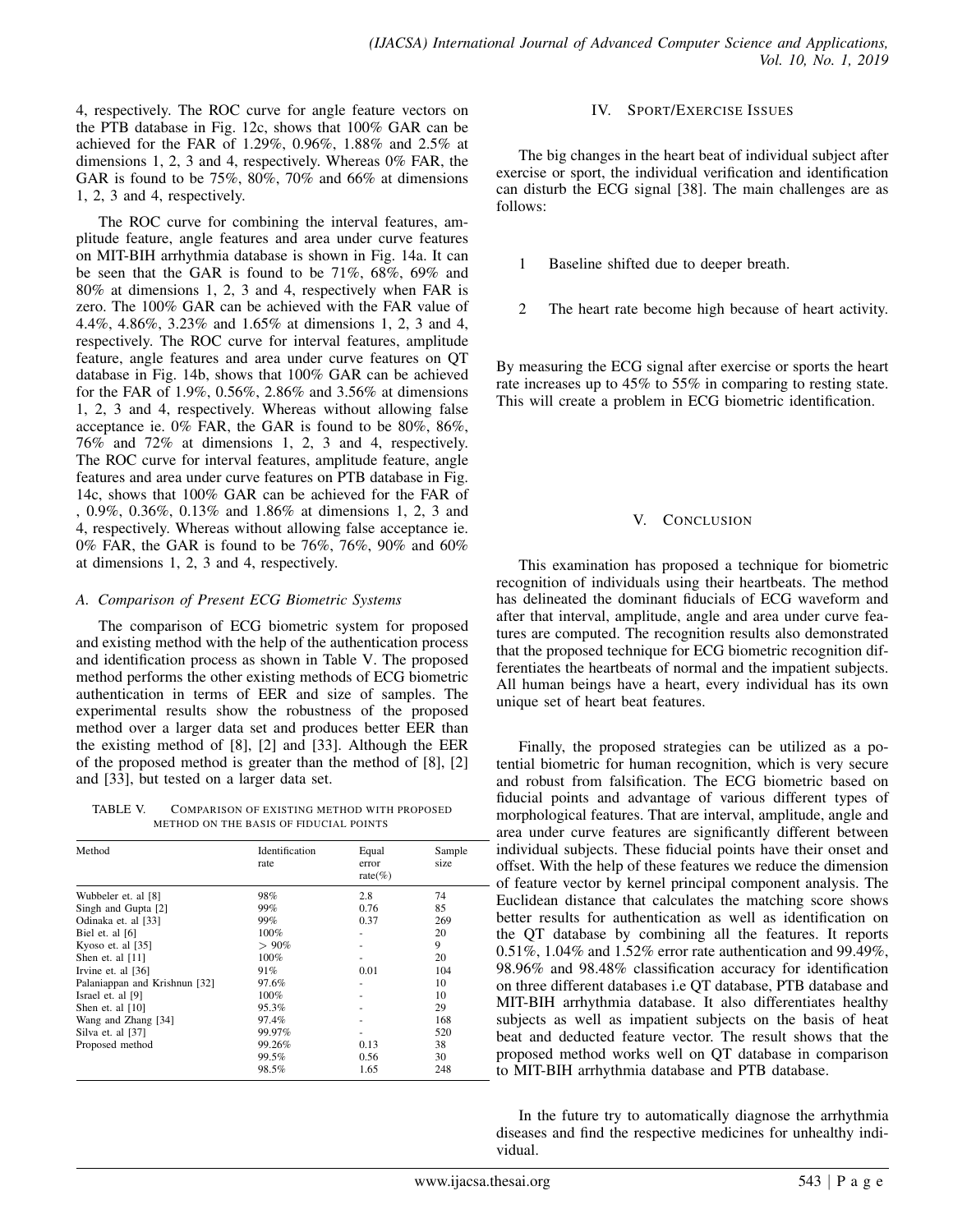

Fig. 13. ROC curve of angle features on different dimensions and on different database (a) MIT-BIT arrhythmia database, (b) QT database (c) PTB database.

Fig. 14. ROC curve of combined features(i.e amplitude, interval, angle and area under curve features) on different dimensions and on different database (a) MIT-BIT arrhythmia database, (b) QT database (c) PTB database.